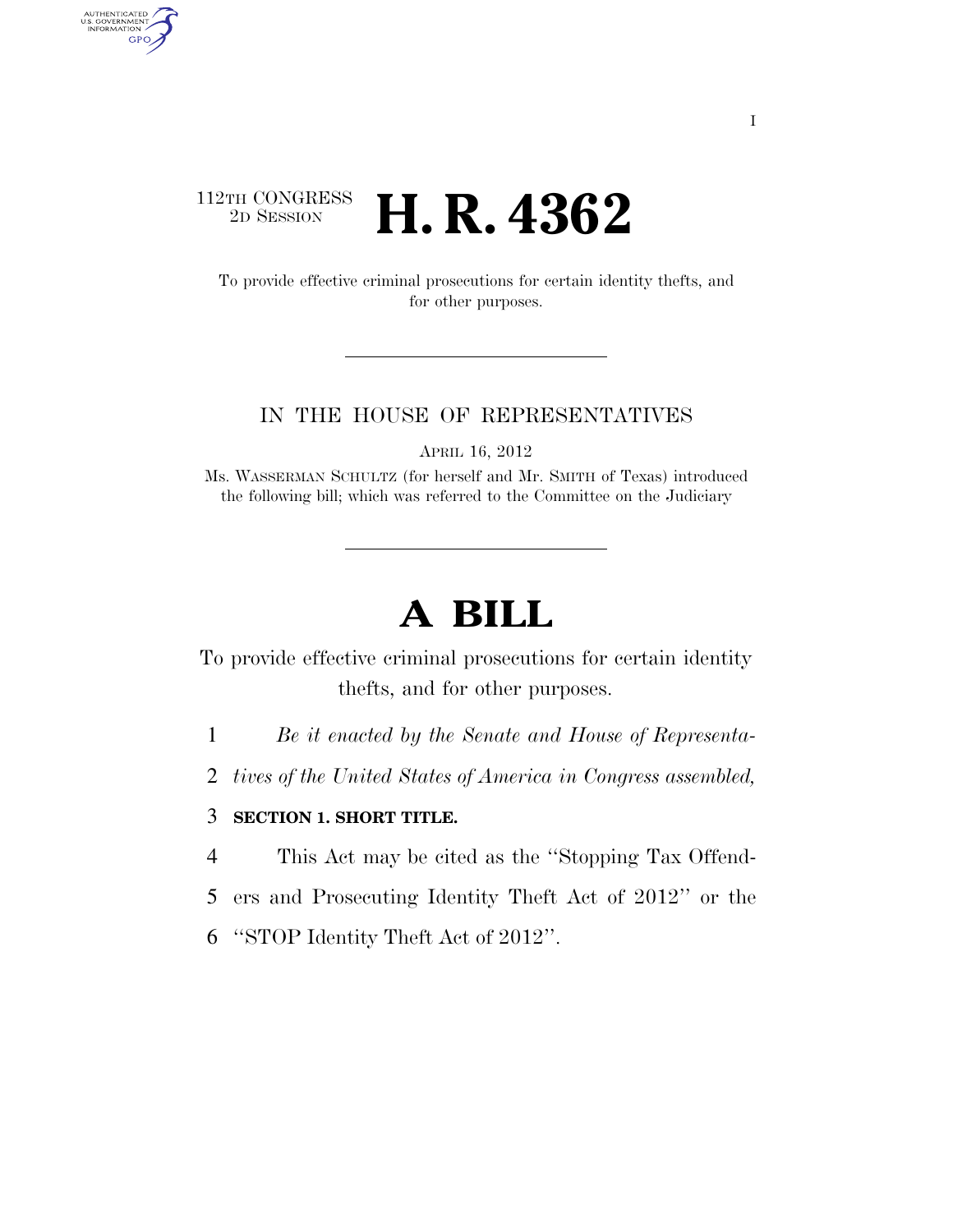## **SEC. 2. USE OF DEPARTMENT OF JUSTICE RESOURCES WITH REGARD TO TAX RETURN IDENTITY THEFT.**

 (a) IN GENERAL.—The Attorney General should make use of all existing resources of the Department of Justice, including any appropriate task forces, to bring more perpetrators of tax return identity theft to justice. (b) CONSIDERATIONS TO BE TAKEN INTO AC- COUNT.—In carrying out this section, the Attorney Gen-eral should take into account the following:

 (1) The need to concentrate efforts in those areas of the country where the crime is most fre-quently reported.

 (2) The need to coordinate with State and local authorities for the most efficient use of their laws and resources to prosecute and prevent the crime.

 (3) The need to protect vulnerable groups, such as veterans, seniors, and minors (especially foster children) from becoming victims or otherwise used in the offense.

### **SEC. 3. VICTIMS OF IDENTITY THEFT MAY INCLUDE ORGA-NIZATIONS.**

 Section 1028(d)(7) of title 18, United States Code, is amended by striking ''specific individual'' and inserting ''specific person''.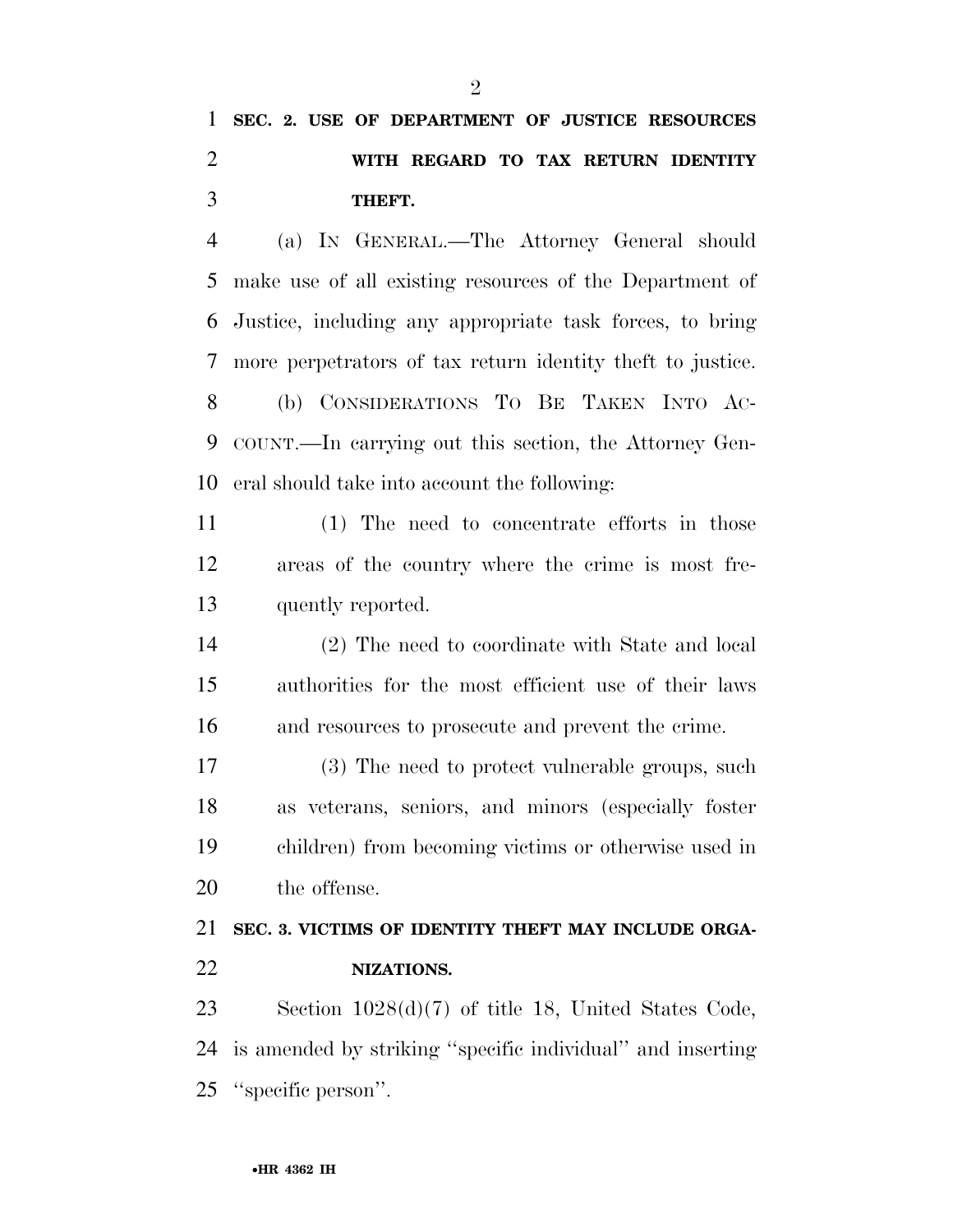| 1              | SEC. 4. TAX FRAUD AS A PREDICATE FOR AGGRAVATED          |
|----------------|----------------------------------------------------------|
| 2              | <b>IDENTITY THEFT.</b>                                   |
| 3              | Section $1028A(c)$ of title 18, United States Code, is   |
| $\overline{4}$ | amended—                                                 |
| 5              | $(1)$ in paragraph $(10)$ , by striking "or";            |
| 6              | $(2)$ in paragraph $(11)$ , by striking the period at    |
| 7              | the end and inserting "; or"; and                        |
| 8              | $(3)$ by adding at the end the following:                |
| 9              | $\degree$ (12) section 7206 or 7207 of the Internal Rev- |
| 10             | enue Code of $1986$ .".                                  |

#### **SEC. 5. REPORTING REQUIREMENT.**

 (a) GENERALLY.—Beginning with the first report made more than 9 months after the date of the enactment of this Act under section 1116 of title 31, United States Code, the Attorney General shall include in such report the information described in subsection (b) of this section as to progress in implementing this Act and the amend-ments made by this Act.

 (b) CONTENTS.—The information referred to in sub-section (a) is as follows:

 (1) Information readily available to the Depart- ment of Justice about trends in the incidence of tax return identity theft.

 (2) The effectiveness of statutory tools, includ-ing those provided by this Act, in aiding the Depart-